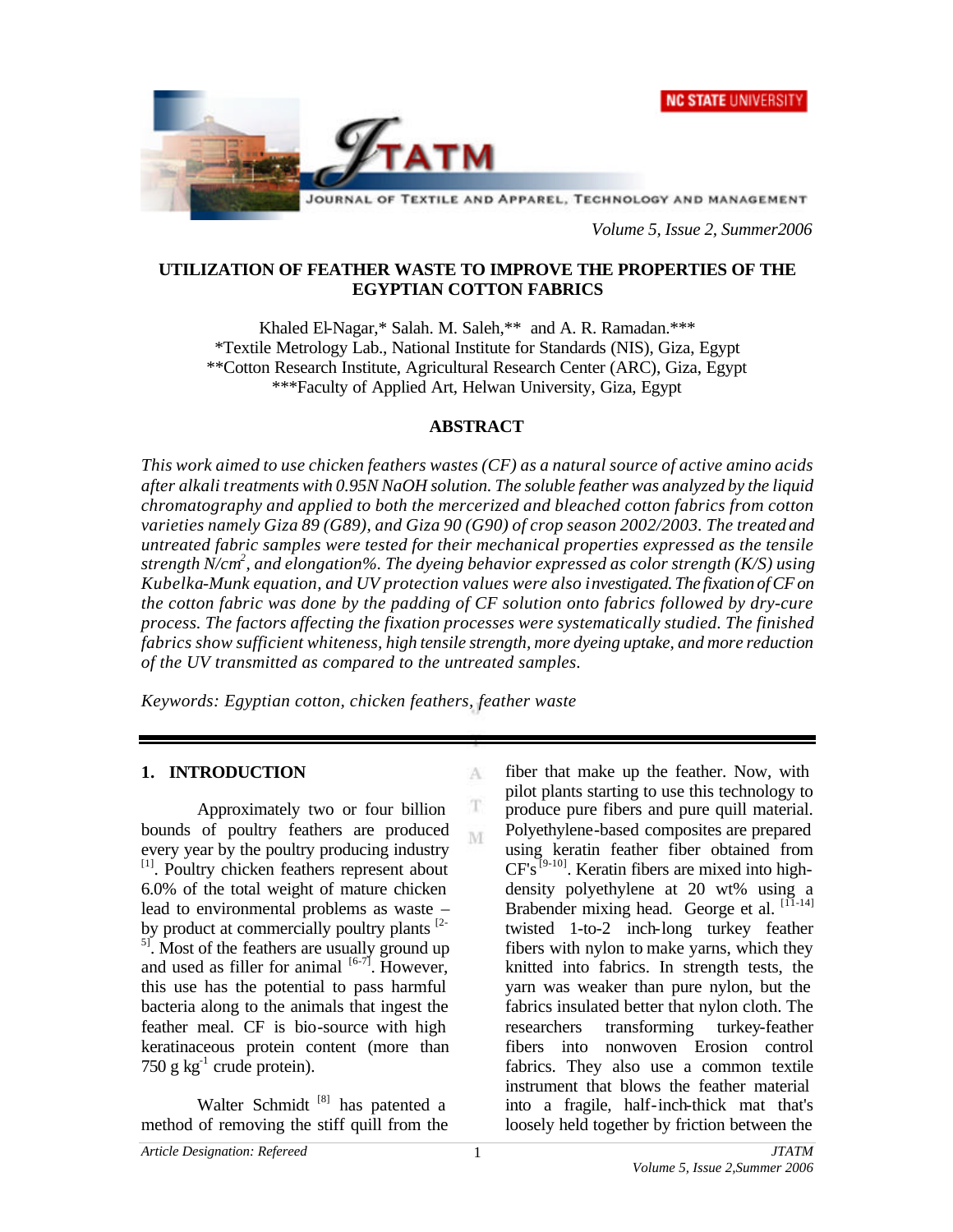fibers. The authors have made nonwoven feather-fiber materials in a different way. Instead of spraying on latex after forming fiber sheets. He mixes synthetic fibers with the feather material and then forms the combination into 2-to-4-inch-thick sheets. When he heats this sheet, the synthetic material partially melts and holds the feather fiber in place. The same authors have found that feather fibers might also find a use in water filters.

Expensive and non-environmental friendly chemicals used widely in the textile industries for treating textile materials to increase their dye uptake or make it more UV-protective for the human skin. Treating textile materials with selected amines from natural resources provide the aesthetics and/or make the materials more respective to dyes. The treatment causes cellulosic material to become more cationic and thus more respective to anionic dyes without stiffening  $^{[15, 19]}$ . The influence of plasticizers on the water sorption isotherms and water vapor permeability of chicken feather keratin film was studied by Silvia et al. [16]. The effect of enzymatic and chemical treatments on feather solubility and digestibility was studied by Kim et al.  $[17]$ . The experimental treatments were as follows: 1) control, 2) 24-h enzyme, 3) 24-h NaOH, 4) 2-h NaOH, and 5) 2-h NaOH, and 24-h enzyme.

Recently, considerable attention has been paid to the barrier properties of textile designed for clothing as a protection against UV radiation, while also taking into account the trends of current fashion. The finding reported is the literature concerning the barrier properties of fabrics is relation to UV radiation to UV radiation show that attention has been focused on the physical aspects of barrier properties of fabrics or yarns used for fabric production [18].

Comis<sup>[19]</sup>, suggested that chicken feather is the eco-friendly plastics of the  $21<sup>st</sup>$ century. Feathers could be useful in more products, such as the feather-plastic composites that may provide semi rigid surfaces on the interiors airplanes, and

termit-proof material for replacing wood and insulation.

The aim of the present work is to utilize the soluble chicken feather waste to a useful material in the finishing processes as a durable press agent to improve the dye ability, the tensile, and the as a UV protected.

## **2. MATERIALS AND METHODS**

## **2.1. Materials**

Unbleached raw cotton fabrics of Egyptian cotton varieties namely Giza 89, and Giza 90 were purchased during the crop season 2002-2003 and used throughout this study. All chemicals used were of analytical grade using doubly distilled water (18.5 MO.cm<sup>-1</sup>). NaOH was analytical grade (Koch-Light Co.), petroleum ether (40-  $60^{\circ}$ C), ethanol (95%). Hydrogen peroxide (30%. LR grade) came from Aldrich. Sodium carbonate (LR grade), sodium silicate (136<sup>2</sup>Tw, 27% SiO<sub>2</sub>), the wetting agent was the commercially mercerol supplied by Merck. The hydrogen peroxide bleach liquor for each bleaching process was analyzed by titration with potassium permanganate.

## **2.2.1. Pretreatment of CF**

Freshly plucked wet feathers were cleaned with water at 60oC and water at room temperature. Wet feather were dried in a ventilated oven (Memmert-UL500- Italy) at  $40^{\circ}$ C for 72 hr. The feather was cut into small filaments. 50 g of these materials was treated in a Soxhlet device for 12 hr with petroleum ether (boiling range  $40-60^{\circ}$ C) to remove grease. The petroleum ether was evaporated and the dry feathers were stored at room temperature in closed conditions**.**

### **2.3. Treatment with alkaline solutions [NaOH]**

2.0g of CF were stirred at 80 rpm with 20 ml  $0.95N$  NaOH at  $70^{\circ}$ C for one

 $\rm J$ m.

A

T M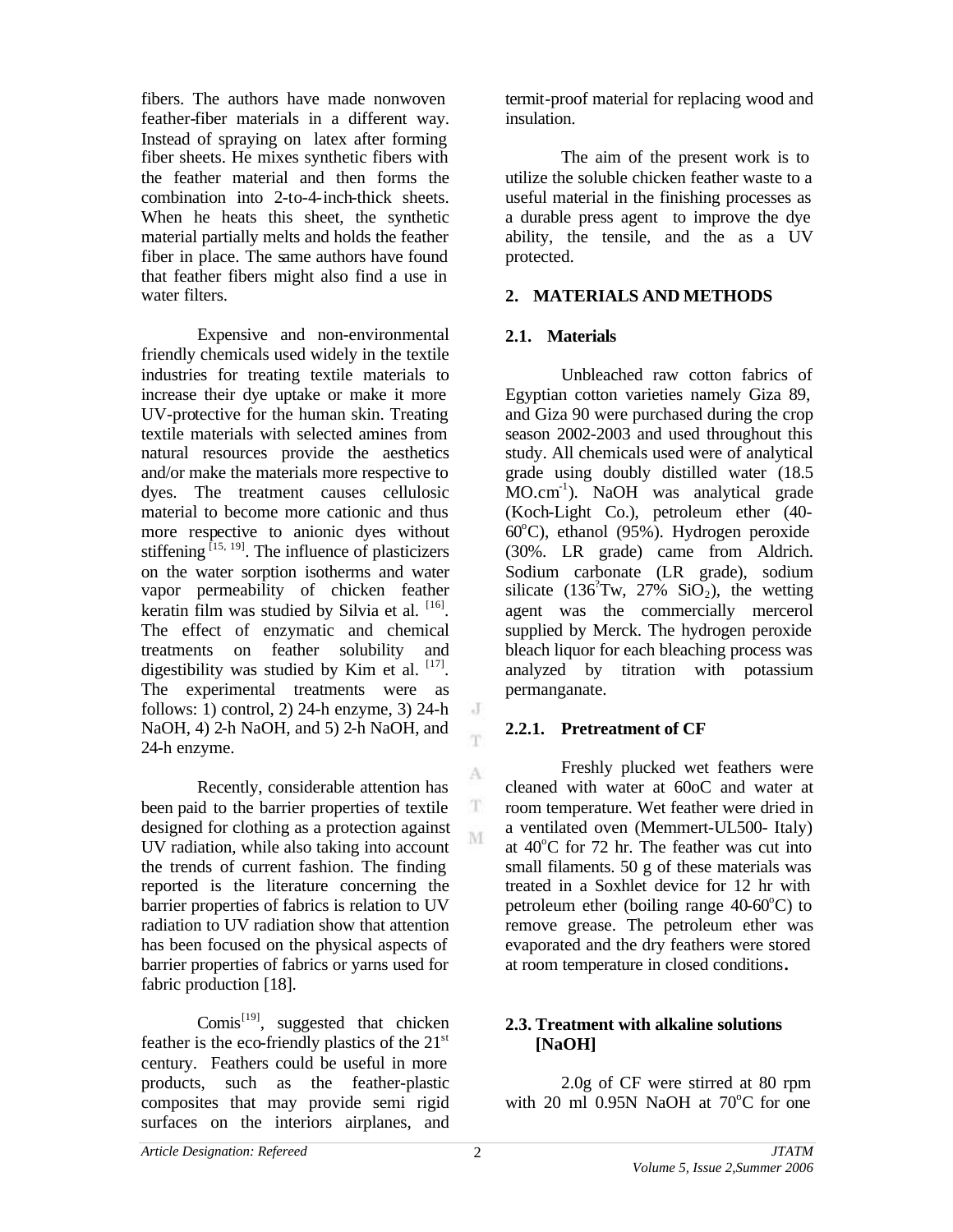hour. The produced solutions were filtered to remove any ash and wax residues.

## **2.4 Bleaching treatment**

For each of the experiments, 1 g of the unbleached cotton fibers was immersed in an alkaline bleach liquor (180 ml deionized water) containing sodium carbonate (0.2 gI <sup>1</sup>), sodium hydroxide  $(1.5 \text{ gI}^1)$ , sodium silicate  $(0.4 \text{ g}^{\dagger})$ , magnesium sulphate  $(0.2 \text{ g}^{\dagger})$  $gl^{-1}$ ), wetting agent (0.5  $gl^{-1}$ ) and Hydrogen peroxide  $(10 \text{ ml}^1)$  was added to the bleach liquor and bleaching was done. The samples were removed from the liquor and neutralized with aqueous solution containing 0.1% acetic acid, followed by a through hot water  $(80-85^{\degree}C)$  washing to ensure removal of residual chemicals. Samples were dried in an oven at  $100^{\circ}$ C for 60 minutes.

# **2.5. Mercerization treatment**

The cotton fabrics were treated with aqueous solution of NaOH (25%) at room temperature. The samples were removed from the liquor and neutralized with aqueous solution containing 0.1% acetic acid, followed by a through hot water  $(80-85^{\circ}C)$ washing to ensure removal of residual chemicals. Samples were dried in an oven at  $100^{\circ}$ C for 60 minutes.

## **2.6. Immobilization of amino acid residues on cotton fabrics**

Pretreatment consisted of different concentrations of the produced amino acid hydrolyzates of high pH as the pad bath. Fabric was two-dipped/ two-nipped in the bath with a wet pickup of 95 to 100%. After padding, it was dried at  $80-85^{\circ}$ C for 15 minute and cured at temperature of  $130^{\circ}$ C for 3 minutes.

# **2.7 Dyeing procedure**

The pretreatment samples were dyed in a bath containing 4 g/l of the dye (Remazole Reactive Yellow R. R), with a liquor-to-goods ratio of 30:1. After dyeing,

fabric was rinsed in water at  $25^{\circ}$ C for 10 minutes and then air-dried.

# **2.8 Testing and analysis**

## *2.8.1 Chromatographic analysis of hydrolyzed CF*

The effect of NaOH concentration (0.5- 1.0 M), temperature (50-90oC), tine  $(30-150 \text{ min})$  and CF weight  $(1.0-2.5 \text{ g})$  on the total amino acids were studied were studied by LC3000 amino acids analyzer of model Eppdrof- Germany. The analysis conditions were as follow: Flow rate  $= 0.2$ ml/min, buffer pressure =25 bar, reagent pressure  $= 100$ , and bar reaction temperature  $= 123$ <sup>o</sup>C

# *2.8.2 Mechanical properties*

Both the treated and untreated samples were preconditioned before testing at the standard environmental condition at temperature of  $20+2$ <sup>o</sup>C and relative humidity of  $65+5$  for 24 hrs. This conditioning was performed using standard conditioning room (SDL-UK 1998). The tensile strength  $(kg/cm<sup>2</sup>)$  and elongation (%) were measured according to ASTM D412-98a using Zwick testing machine of model Z010 and equipped with 10Kn load cell and the testing was conducted at speed of 100mm/min.

### *2.8.3 UPF (Ultra violet protection factor) value*

UPF is the scientific term used to indicate the amount of UV protection provided to skin by fabric. UPF is defined as the ratio of the average effective irradiance calculated for skin to the average UV irradiance calculated for skin protected by the test fabric. UPF is defined as the ratio of  $ED$  and  $ED<sub>m</sub>$  and calculated as:

 $J$ 

 $\mathbf T$ 

A

T M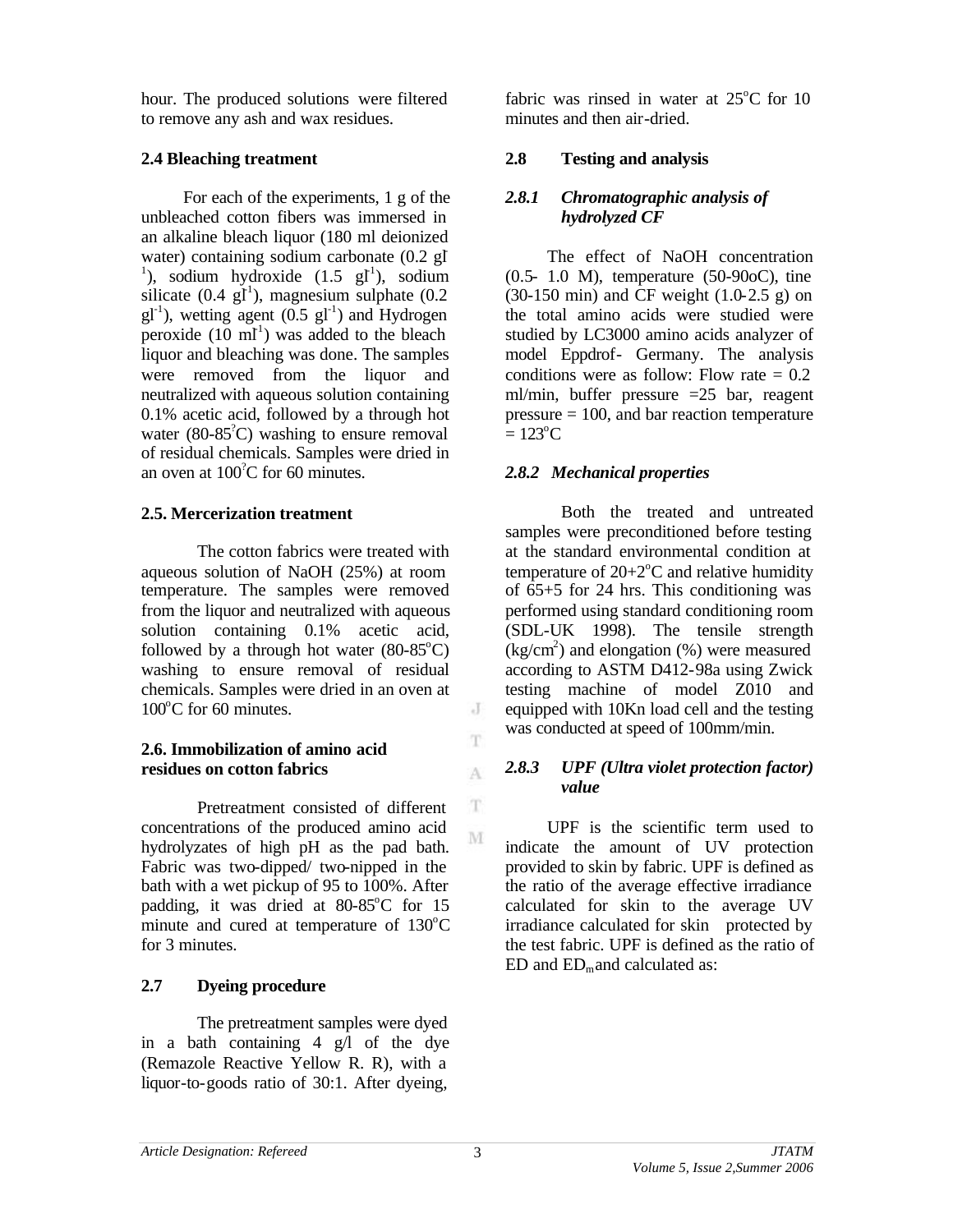$$
\underbrace{\text{LFD}}_{\text{ED}_{\text{m}}} = \frac{\text{LFD}}{\text{LFD}_{\text{m}}} = \frac{\sum_{\substack{\text{LFD} \\ \text{LFD}_{\text{m}}}}{\sum_{\substack{\text{LFD} \\ \text{LFD}_{\text{m}}}} \sum_{\substack{\text{LFD} \\ \text{LFD}_{\text{m}}}} \Delta_{\lambda}} \label{eq:1}
$$

Where:

 $E_2$  = erythermal spectral effectiveness

 $S_{\lambda}$  = solar spectral irradiance in  $Wm^2$  nm<sup>1</sup>

 $T_{\lambda}$  = spectral transmittance of the fabric

 $\Delta_{\lambda}$  = the bandwidth in nm

 $\lambda$  = the wavelength in nm

 $ED = a$  dose for unprotected skin calculated by convolving the incident solar spectral power as relative spectral effectiveness function and summing over the wavelength of 290-400nm

> J T

> A

T M

Spectral power as relative spectral effectiveness function and summing over the wavelength of 290-400nm.

UPF's were measured using Perkin-Elmer double beam spectrophotometer of model Lambda 35 according to  $^{[20]}$ .

### *2.8.4 Color strength*

The color strength expressed as (K/S) was measured using Perkin-Elmer double beam spectrophotometer of model Lambda 35 that is equipped with integrating sphere. The diffuse transmittance was detected at the wavelength 307.02 nm. This wavelength falls in the spectral range of 305-315 nm that is the greatest importance in the various daylight phases (EN13758-1: 2001). According to the Kubelka-Munk that given by:  $K/S = (1-R)^2/2R$ 

## *2.8.5 Fastness properties*

*(a) Washing fastness (WF)*  Washing fastness of the untreated samples was done according to ISO 105-C01: 1998(E). Two single fiber adjacent fabrics complying with the

relevant sections of F01 to F08 of ISO 105-F: 1989. One adjacent fabrics of cotton and the second of wool.

- *(b) Respiration fastness (PF)* Fastness to synthetic perspiration was measured according to ISO-E04: 1994.
- *(c) Light fastness (LF)*

Fastness to light was measured according to ISO 105:1997 using standard wool blue scale as a reference in all tests. The grads used throughout this research were (1 not fast and 8 is greatly fast to light).

#### **3. RESULTS AND DISCUSSION**

#### **3.1 Liquid chromatographic analysis of the CF**

CF amount, NaOH concentration, temperature and time for CF hydrolysis yielding maximum total amino acids concentration were being examined.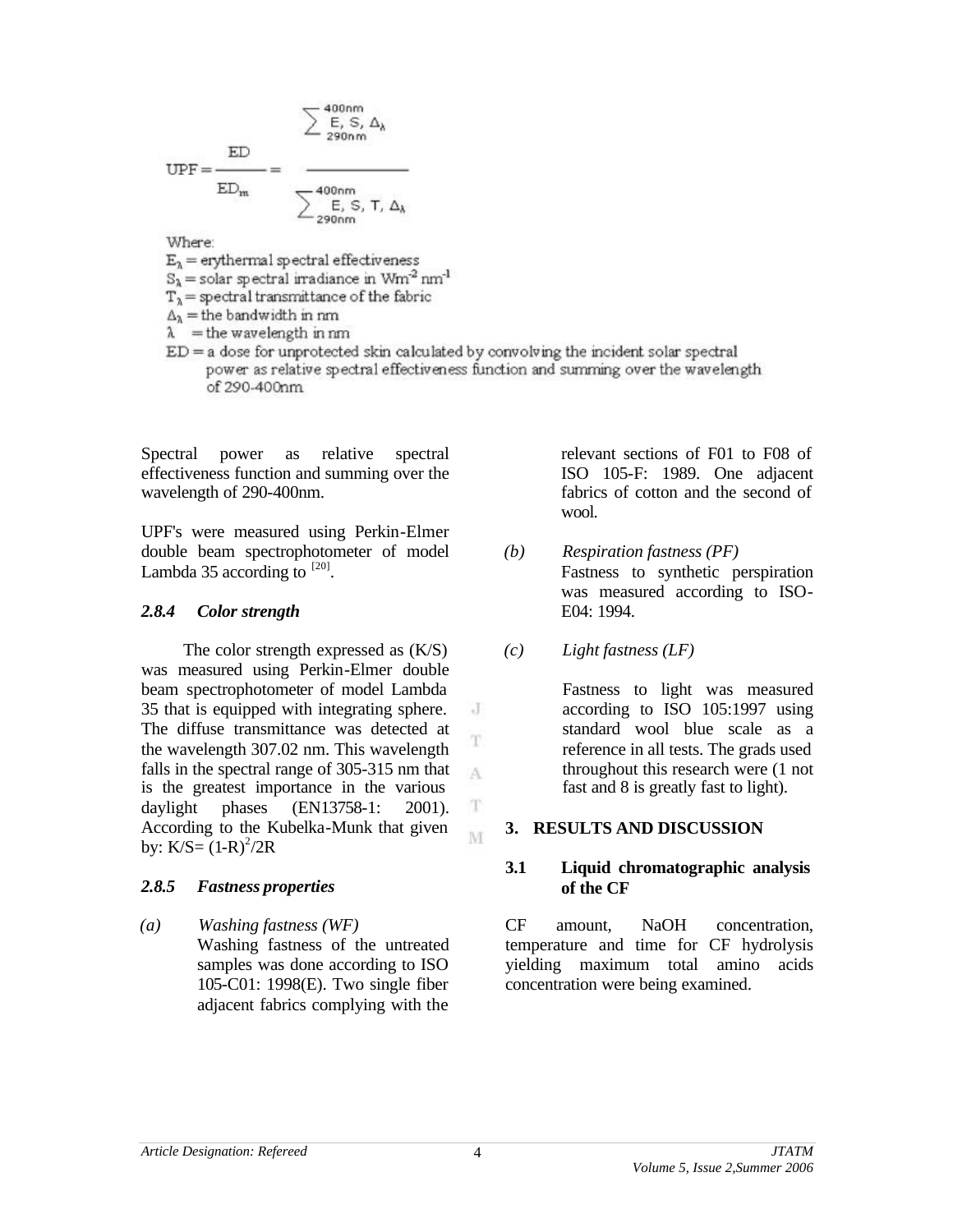| a) NaOH conc., mole/l          | 0.5   | 0.75  | 0.85  | 0.95  | 1.0   |
|--------------------------------|-------|-------|-------|-------|-------|
| Total amino acids conc., mg/l  | 258.6 | 281.2 | 290.7 | 298.9 | 296.5 |
|                                |       |       |       |       |       |
| b) Temperature, <sup>o</sup> C | 50    | 60    | 70    | 80    | 90    |
| Total amino acids conc., mg/l  | 298.8 | 321.2 | 334.0 | 333.1 | 331.5 |
|                                |       |       |       |       |       |
| c) Time, min                   | 30    | 60    | 90    | 120   | 150   |
| Total amino acids conc., mg/l  | 293.4 | 334.0 | 333.9 | 333.2 | 333.4 |
|                                |       |       |       |       |       |
| d) CF amount, g                | 1.0   | 1.75  | 2.0   | 2.25  | 2.5   |
| Total amino acids conc., mg/l  | 169.7 | 298.2 | 334.0 | 334.1 | 334.0 |

**Table 1.** Effect of CF amount, NaOH concentration, temperature and time on CF alkaline treatment.

a) Effect of Alkali concentration, using  $2.0g$  CF, at  $50^{\circ}$ C, for 1h.

b) Effect of Temperature, using 2.0g CF, 0.95N NaOH 1h.

c) Effect of time, using  $2.0g$  CF, 0.95N NaOH at  $70^{\circ}$ C

d) Effect of CF amount, using  $0.95N$  NaOH at  $70^{\circ}$ C for 1h

Table 1 shows that, total amino acids concentration of hydrolyzate is increased with NaOH concentration increase till 0.95N, due to decrease in cross-linkage of CF keratin and hydrolysis of peptide bonds yielding active amino acid residues. It is also observed that, as CF amount, temperature and time increased till reach  $(2.0g, 70^{\circ}C,$ 1h), total amino acids concentration increased, due to the enhance in keratin

hydrolysis rate. However after these obtained values, some decrease in total amino acids concentration were observed, due to destruction and racemization of some amino acids as threonine, arginine and cysteine in highly alkaline environment [21,23] .



Fig. 1. Amino acid analysis of CF hydrolysis with 6N HCl, at 110°c, for 24 h.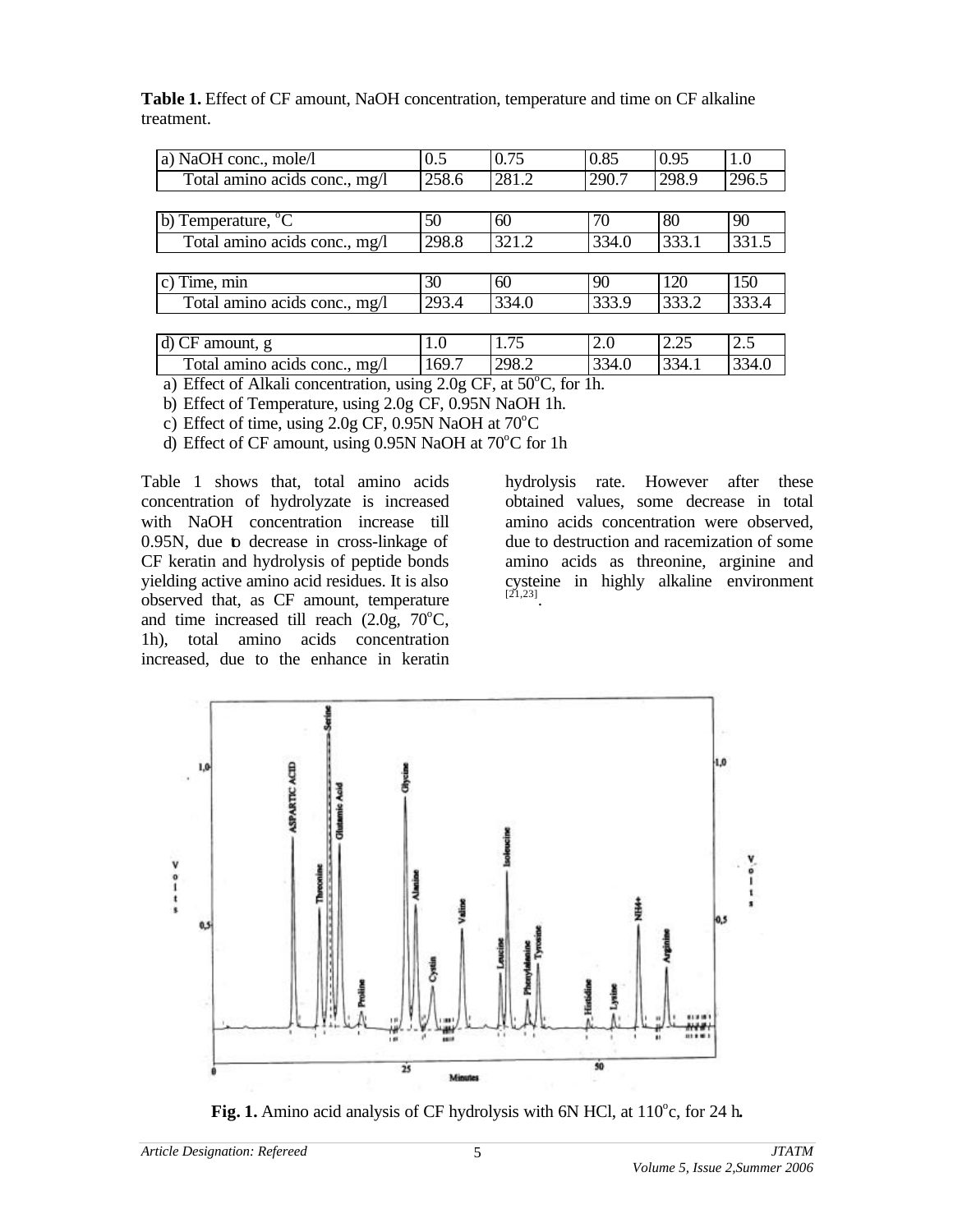These obtained conditions were be confirmed (i.e. no great difference observed), by comparison amino acid analysis after hydrolysis 2.0mg of CF with

4ml 6N HCl at  $110^{\circ}$ C for 24h (Fig.1) according to  $[24]$ , and amino acid analysis of CF hydrolyzed at these experimented conditions (Figs.2).



**Fig. 2.** Amino acid analysis of CF hydrolysis with 0.95N NaOH, at  $70^{\circ}$ C, for 1h. J

T

A

T M

#### **3.2 Dye uptake effect**

As shown in Fig.4, the K/S values of the samples influenced with the pH of solution. the pH of solution was shown to be the key parameter influencing the structural formula of active amino acids molecules bonded to cotton. The general structural formula of most natural amino acids contain both  $(-COOH)$  and  $(-NH<sub>2</sub>)$  groups, which give them ability to exist either as a cation, anion, or Zwitterion depending on pH. For this reason pH governs the ionic form of the active amino acid sites occurred on cotton.

| $NH3+$                    |               | $NH3+$                                    | NH <sub>2</sub>                                   |
|---------------------------|---------------|-------------------------------------------|---------------------------------------------------|
| <b>R-C-COOH</b>           | $\Rightarrow$ | $R-C-COO$ $\Longleftrightarrow$ $R-C-COO$ |                                                   |
|                           |               |                                           |                                                   |
| Cation                    |               | Zwitterion                                | Anion                                             |
| $pH < i$ soelectric point |               |                                           | $pH =$ isoelectric point $pH >$ isoelectric point |

The open pond of oxygen atoms of the amino acid connect with cotton. In pH < isoelectric point (isoelectric point is pH at which amino acid become neutral), nitrogen on the amino acid adsorb hydrogen ions to

create positively charged sites. These sites have a strong attraction to negatively charged dyes, so that the dye uptake increases considerably and the K/S values increased for both mercerized Giza 89, and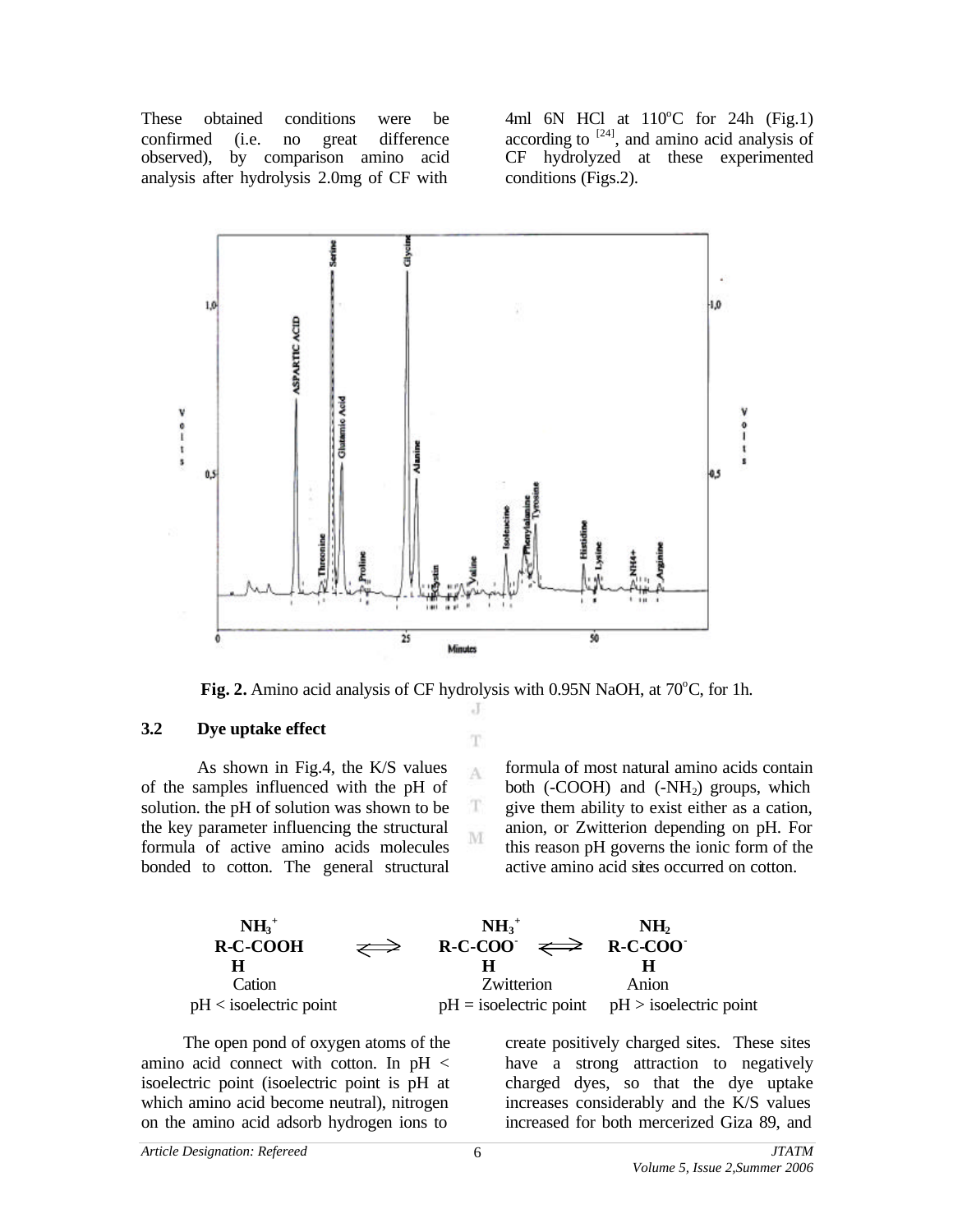Giza 90. Increasing dyebath pH decreased the concentration of hydrogen ions, so the K/S values decrease for the mercerized cotton samples. When pH was equal to or larger than 6, hydrogen ion concentration was so low that the number of adsorbed decreased extraordinarily. The treated cotton fabric was not able to adsorb much dye through ionic attraction. Above pH 10,

further increase in dye sorption. This effect due to the hydrolysis of the amino acid from cotton. The decrease in crosslinkages between cotton and the CF amino acid increased dye sorption. Metal can be also coordinated to side chain charged groups (- OH, -COOH and –SH) of some amino acid depending on type of amino acid to complete its coordination sphere  $^{[25-27]}$ .





#### **3.3 CF uptake by the cotton fabrics**

As shown in Fig.4, the K/S values of the samples influenced with the concentration of the CF due to the increase

of total amino acids concentration and a strong attraction to negatively charged dyes occurred, so that the dye uptake increases considerably and the K/S values increased for both mercerized Giza 89, and Giza 90.

M

J T

A Ŧ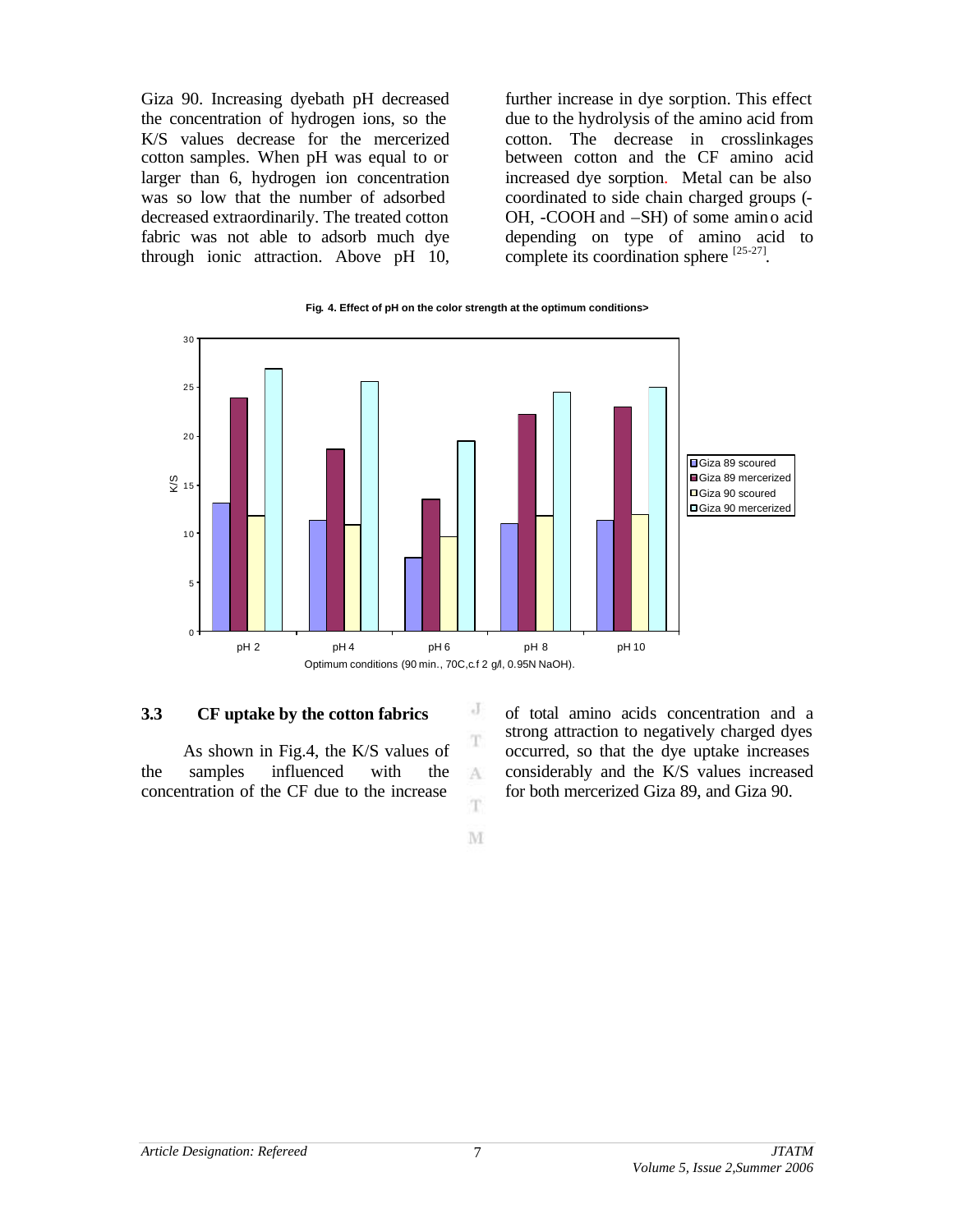**Fig.5 Effect of C.F concentration on the color strength at the optimum condition.**



### **3.4 UPF values**

High, short-term exposure to ultra violet radiation (UVR) from the sun causes sunburns leads to skin cancer.





A primary reason for the increased cancers is attributed to ozone depletion. Each one percent decrease in ozone concentration increase the rate of skin cancer by two percent to five percent. Other reasons for the skin cancer such as excessive exposure to sunlight. UVR band consists of three regions: UV-A (320-400nm), UV-B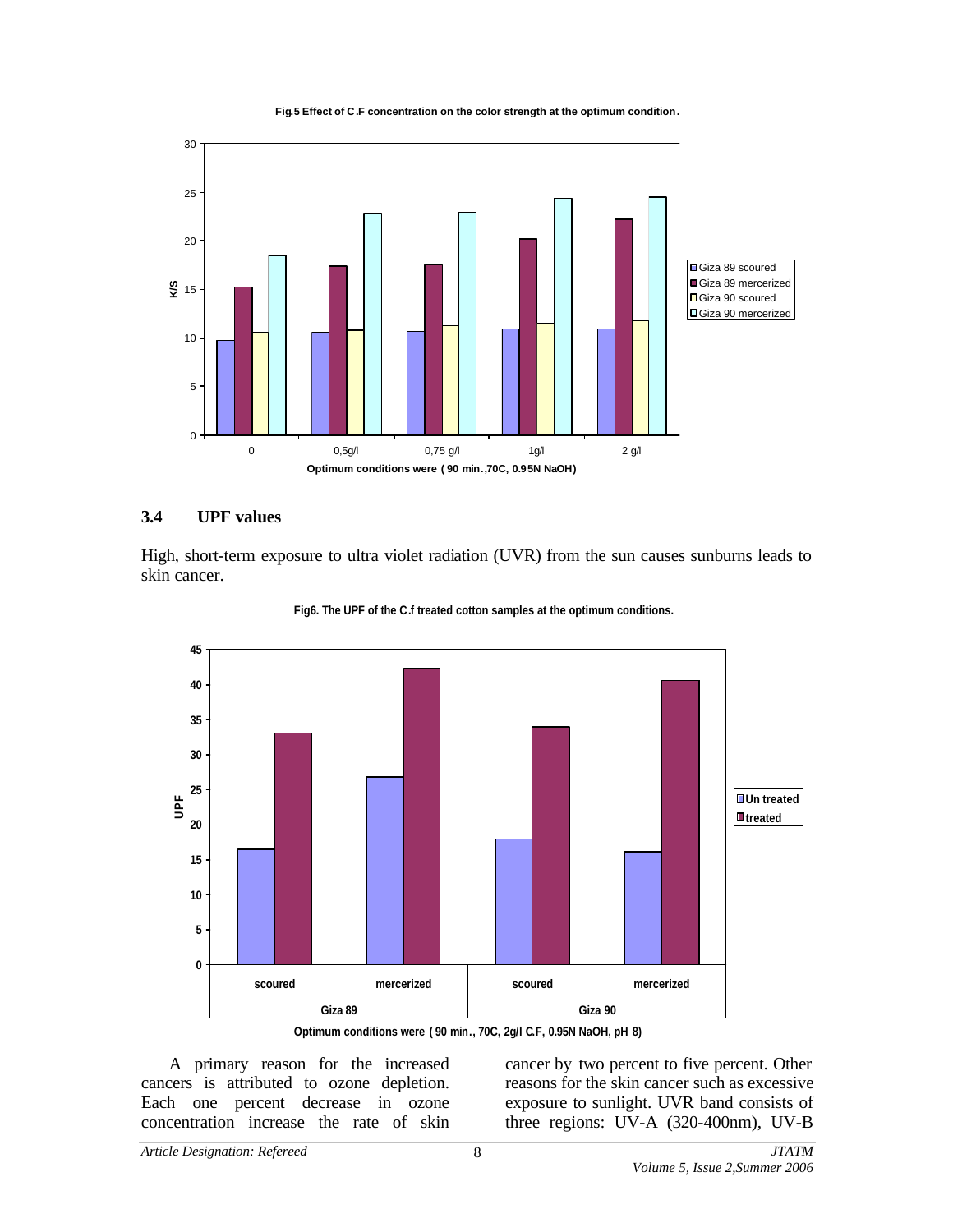(290-320), and UV-C (200-290). UV-B is the most responsible for the development of skin cancers. Fabrics with a UFP value in the range 15-24 were classified as UV protection, when the UPF values were between 25-40 fabrics were classified as having UV protection. Excellent UV protection was used when the UPF value was 40 or greater<sup>[28]</sup>. As shown in fig. 6, the treated fabric samples with CF after

mercerization treatment has the UPF value of more than 40, classified as excellent UV protection for both Giza 89, and Giza 90.

### **3.5 Fastness properties**

Table 2 shows that the fastness properties for the treated fabrics for both the scoured, and mercerized Giza 89, and Giza 90 increase than that of the untreated samples.

| Table 2. Fastness properties of the cotton fabric samples treated with CF |  |  |  |  |
|---------------------------------------------------------------------------|--|--|--|--|
|---------------------------------------------------------------------------|--|--|--|--|

| Variety                | Giza 89        |     |     |            |                |         |         |     | Giza 90 |                   |     |     |     |     |                |                 |
|------------------------|----------------|-----|-----|------------|----------------|---------|---------|-----|---------|-------------------|-----|-----|-----|-----|----------------|-----------------|
| Treatment              | Scoured        |     |     | Mercerized |                |         | Scoured |     |         | Mercerized        |     |     |     |     |                |                 |
| Fastness<br>properties | L.F            | W.  | P.F |            | L.F            | W.<br>F | P.F     |     | L.F     | W.<br>$\mathbf F$ | P.F |     | L.F | W.  | P.F            |                 |
|                        |                | F   | ac  | alk        |                |         | ac      | alk |         |                   | ac  | alk |     | F   | ac             | alk             |
| Untreated              | $\overline{4}$ | 3/4 | 3/4 | 4/5        | $\overline{4}$ | 3/4     | 3       | 3/4 | 5       | 3/4               | 4/5 | 3/4 | 6   | 4/5 | $\overline{4}$ | 3/4             |
| Treated                | 5              | 5   | 4   | 5          | 5              | 5       | 5       | 5   | 5       | 4                 |     |     | 6   | 5   | 5              | $5\overline{)}$ |

L.F light fastness W.F washing fastness P.F perspiration fastness ac acidic alk alkaline

## **3.6 Mechanical properties**

## **3.6.1 Tensile strength at maximum force**

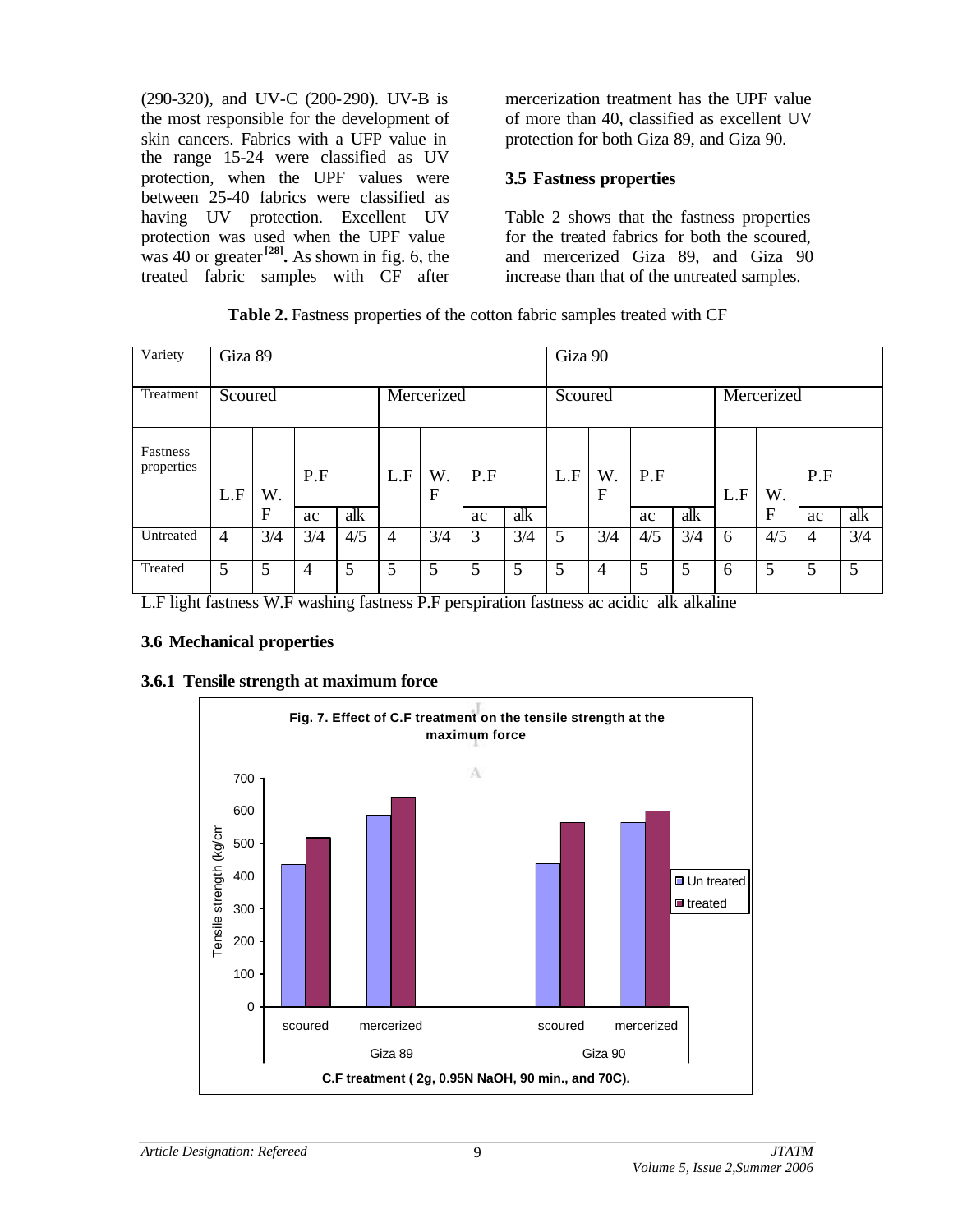#### **3.6.2 Elongation at break**

It has been noted the strength for the untreated Giza 89 is stronger than Giza 90 while the elongation for Giza 89 is lower

than Giza 90. Fig.8 shows that the traded samples increase both tensile and elongation in the same trend.





 $_{\rm c}$  J m.

A m.

## **CONCLUSION**

This work contributes a new application of the chicken feather wastes in the textile industry by the applying the chicken feather onto the cotton fabric. The finished fabrics showed sufficient whiteness, high tensile strength, more dyeing uptake, and more reduction of the transmitted UV as compared to the untreated samples. These M achievements will reduce the chemicals and dyes in the wastewaters of the textile industry. As will as more protective textile to the human skin.

# **REFERENCES**

- [1] Schmidt, W., Agricultural Research Service, USDA, personal communication, Nov.1 (1999).
- [2] Allen, G. B.," Feather processing method and product," WHO patent. 0,238,853 ;( 2002).
- [3] Stoltz, M. J.," Method and compositions for processing

poultry feathers," US patent. 0,075,289; Apr. 24, (2003).

- [4] Dalev, P. G.," Utilization of waste feathers from poultry slaughter for production of a protein concentrate," Bioresource. Technol., 48(3) 265-267 (1994).
- [5] Dyke, V., E. Mark., F. Scott., A. Robert and R. Cheryl," Soluble keratin peptide," US patent. 6,270,791; Aug. 7 (2001).
- [6] Choi, J. M. and Nelson, P.V. "Developing a slow release nitrogen fertilizer from organic sources. II. Using poultry feathers. ". J. Am. Soc. Hortic. Sci 121 (4), 634-638(1996).
- [7] VincentCooperation, "Feather meal" http:/www.Vincent.corp.com/apps/ animalhtm, Nov. (1995).
- [8] Schmidt, W., " Microcrystalline keratin: From feathers to composite products" Material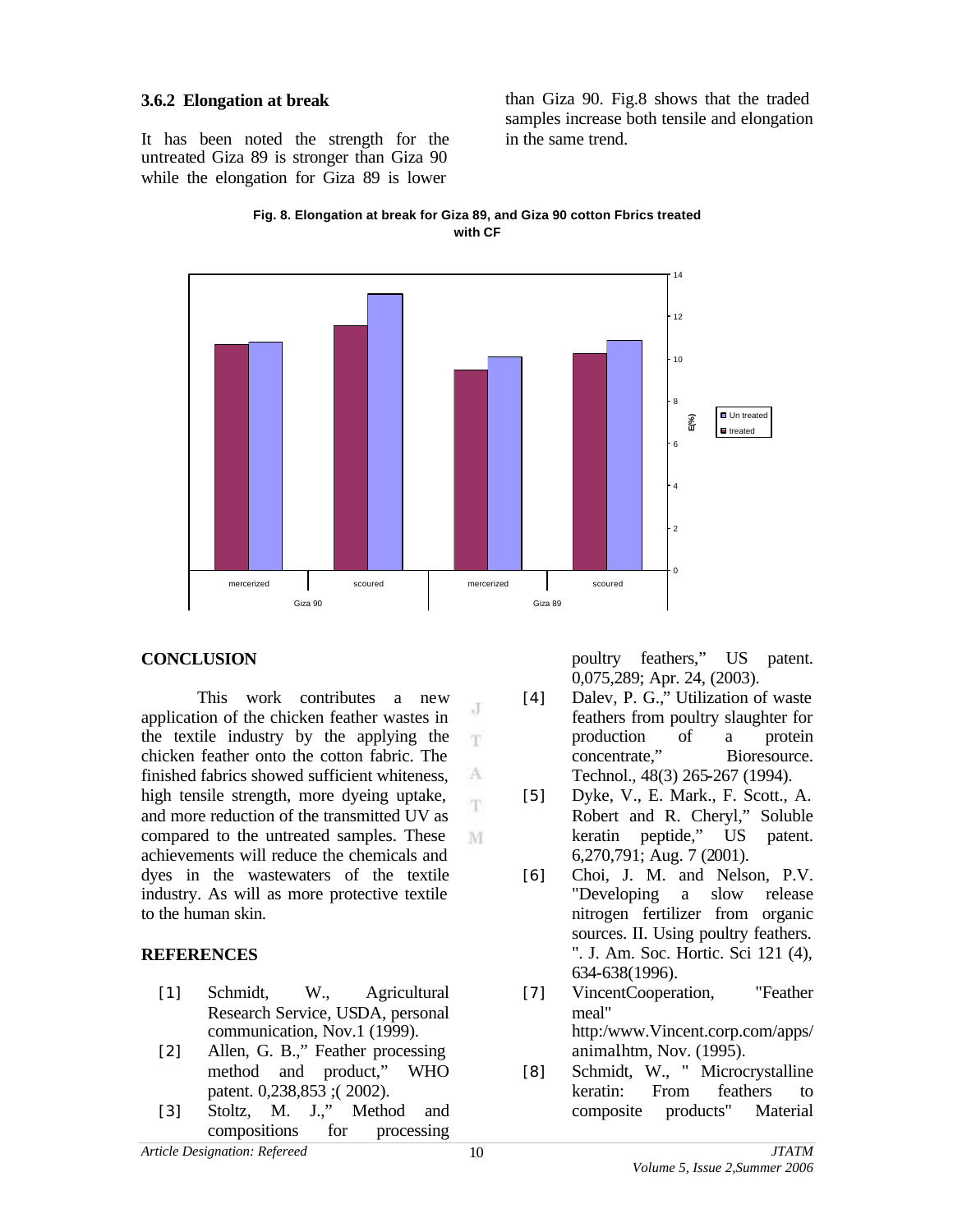Research Society Fall Meeting. Boston, Nov. 26 (2001).

- [9] Justin, R. B., W. Schmidt., and C. F. Liebner., " Compounding and Molding of polyethylene composites reinforced with keratin feather fiber" Composites Science and Technology 65, 683-692 (2005).
- [10] Justin, R. B., and W. Schmidt.," Polyethylene reinforced with keratin fiber obtained from chicken feather" Composites Science and Technology 65, 173- 181(2005).
- [11] George, B., A. Evazynajad., and H. McBride., "Production and characterization of yarns and fabrics utilizing turkey feather fibers". Material Research Society Fall Meeting. Nov. 26. Boston (2001).
- [12] George, B., A. Bockrie., and H. McBride., "Production and characterization of yarns and fabrics utilizing turkey feather fibers". Proceedings of the 2002 ASME International Mechanical Congress& Exposition.
- [13] George , B., A. Bockrie., A. Evazynajad., and H. McBride., "Production and characterization of yarns and fabrics utilizing turkey feather fibers". Natural Fibers and Polymers – Recent Advances ed. Wallenberger and T Weston, Kluwer Academic Publishers, Boston, MA, (2003).
- [14] George , B., A. Bockrie., H. McBride., H. Hoppy., and A. Scutti., " Utilization turkey feather fibers in nonwovens Erosion control fabrics". Intert. Nonwoven J. 12 (2), 45-52 (2003).
- [15] Login, R. B., O, Bella., Jr. Wicker., M. Calvin., and L. Hosie., US Patent 6.500.215 (2002).
- [16] Silvia, M., G. Moore., S. Silva., C. Gandolfo, and J. Laurindo., " Influence of plasticizers on the water sorption isotherms and water vapor permeability of chicken

feather keratin films" J. LWT(Swiss Society of Food Science and Technology) I(IIII) III-III, 1-10 (2005).

- [17] Kim, W. K., E. S. Lorenz., and P. H. Patterson., "The effect of enzymatic and chemical treatments on feather solubility and digestibility" Poul Sci (2002):95-8.
- [18] Joanna, A., L. Barbara, AUTEX research J., 3(2) (2003):72-77
- [19] Comis, D., "chicken feather is the eco-friendly plastics of the  $21<sup>st</sup>$ century" Agricultural Research Service, USDA Feb. 9. 1998.
- [20] Standards Australia/ Standards New Zealand: AS/NZS 4399. 1996.
- [21] M. Fountoulakis, and H. W. Lahm, J. Chromatogr. 826 (2), 109-134 (1998).
- [22] Hugli. T.E. and S. Moore. J. Biol. Chem. 247, 2828 (1972).
- [23] Inomata. Y., T. Takeuchi and T. Moriwaki," The metal complexes of amino acids and their Nsubstituted derivatives VI. The physical properties, IR. Spectra and normal coordinate analysis of bivalent metal complexes with DL-threonine," Spectrochim. Acta Part A, 40 (2) 179-188 (1984).
- [24] AOAC. Official method of analysis  $14<sup>th</sup>$  Ed., Association official of analytical chemists, Washington. (1984).
- [25] Farkas. E., D. A. Brown. R. Cittaro., and W. K. Glass," Metal Complexes of Glutamic Acid-? hydroxamic acid (Glu-?-ha) (N-Hydroxyglutamine) in Aqueous Solution," J. Chem. Soc. Dalton Trans, 8, 2803-2808 (1993).
- [26] Farkas, E. and P. Buglyo, Peter," Complex Formation between Transition Metals and DL-Aspartic Acid-ß-hydroxamic Acid (N-Hydroxyasparagine)" J. Chem. Soc. Dalton Trans, 5, 1549-1551 (1990).
- [27] Osamu, Y., O. Akira and T. Masako., "Metal-amino acid chemistry. Weak interactions and

 $\cdot$ 

T

A

M